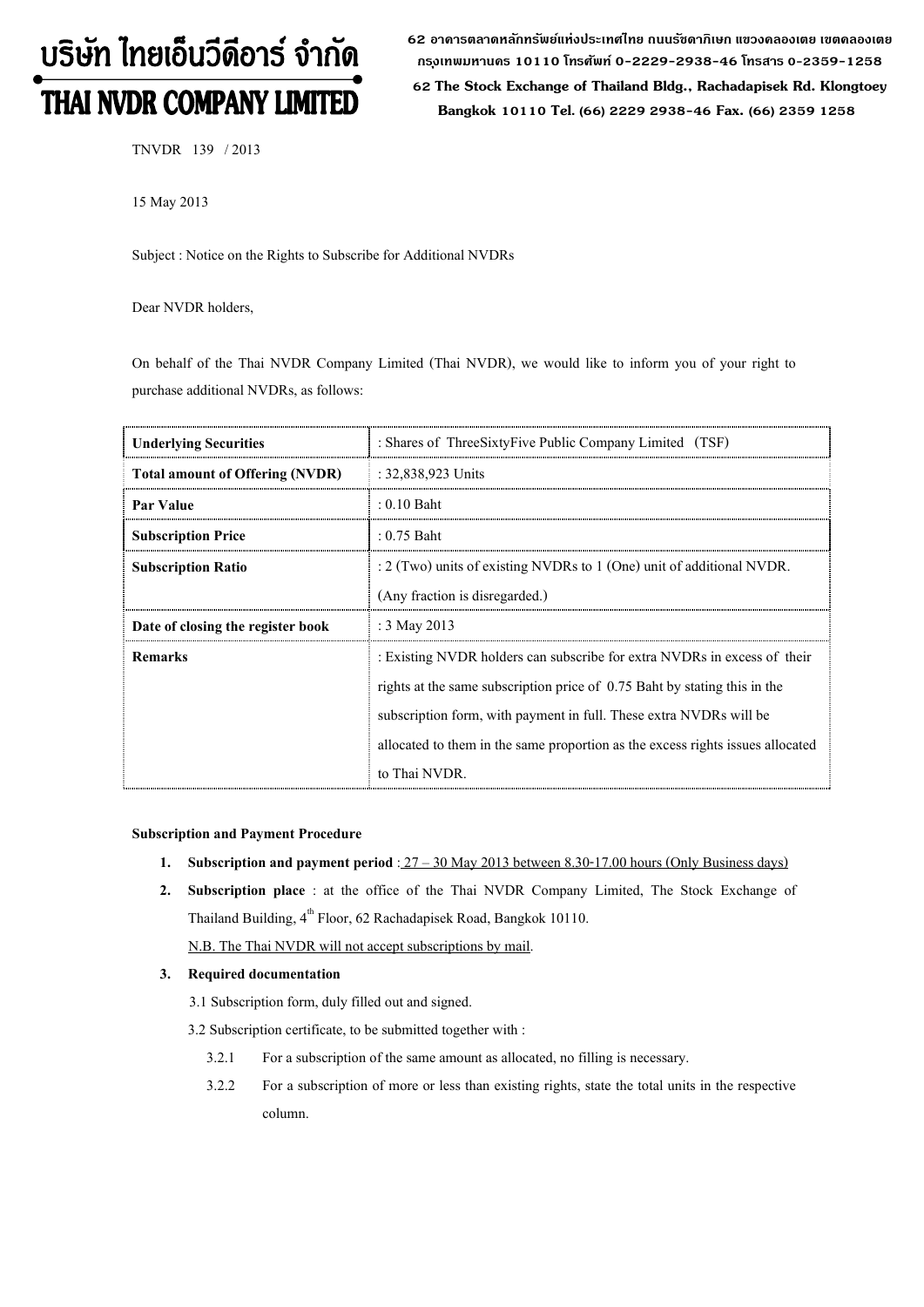### **4. Payment**

**Subscription for full entitlement or less than or excess the entitlement**, please make payment by one check or one cashier check which is collectable through clearing house in Bangkok. The check or cashier check shall be dated from 27 to 30 May 2013. Indicate the subscription date and make it payable to

*"ThreeSixtyFive Public Company Limited for Account of Share Subscription".*

- **5.** If NVDR holders fail to exercise their rights or make a payment within the allotted time schedule, or the check or cashier check is not honored, it shall be deemed that such NVDR holders do not wish to exercise their subscription rights. Thai NVDR shall thus regard the subscription as being void.
- **6.** Refund for unallotted NVDRs.

If the excess rights NVDRs were not allotted in full because the number of NVDRs subscribed for were more than the number or remaining units of NVDRs, the Thai NVDR will make a refund (without interest) to the NVDR holders by check for the unallotted NVDRs and send it by registered mail to the address that appears on the Share Register Book on the date of closing the book, within 7 business days after the Thai NVDR has received the refund from the underlying company.

Should you need any further information, please do not hesitate to contact Thai NVDR Company Limited at 02-229-2800 Ext. 2938-46.

Sincerely yours, Thai NVDR Company Limited

Pidaya Clarchaya

(Pichaya Chomchaiya) Head Depository Department The Stock Exchange of Thailand

Enclosure : 1. Subscription Form for NVDR Right Issues 2. Subscription Certificate